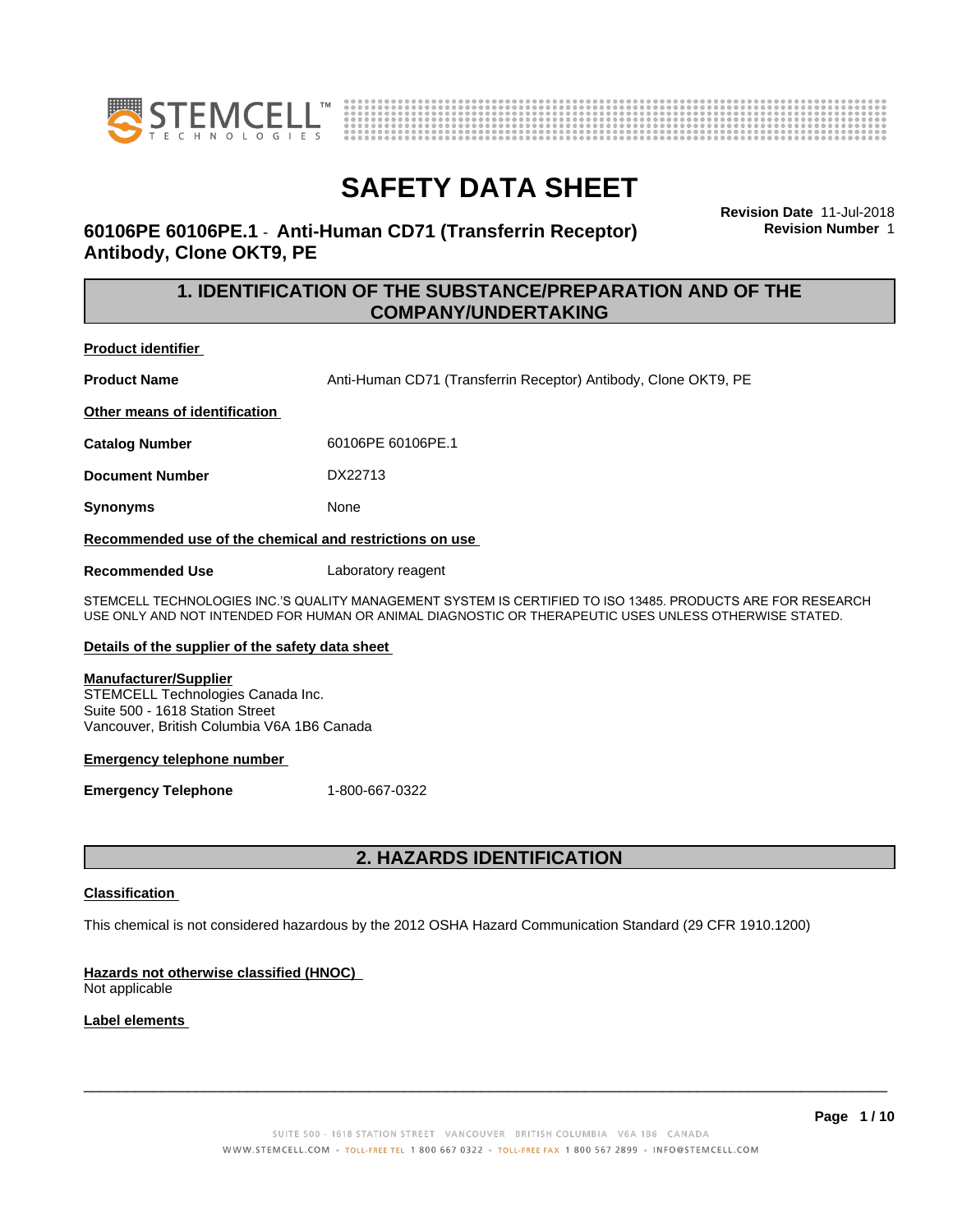



# **SAFETY DATA SHEET**<br>Revision Date 11-Jul-2018

# \_\_\_\_\_\_\_\_\_\_\_\_\_\_\_\_\_\_\_\_\_\_\_\_\_\_\_\_\_\_\_\_\_\_\_\_\_\_\_\_\_\_\_\_\_\_\_\_\_\_\_\_\_\_\_\_\_\_\_\_\_\_\_\_\_\_\_\_\_\_\_\_\_\_\_\_\_\_\_\_\_\_\_\_\_\_\_\_\_\_\_\_\_ **Revision Date** 11-Jul-2018 **60106PE 60106PE.1** - **Anti-Human CD71 (Transferrin Receptor) Antibody, Clone OKT9, PE**

**Revision Number** 1

| <b>Hazard statements</b> | Not a hazardous substance or mixture according to the Globally Harmonized System (GHS)                           |                                      |
|--------------------------|------------------------------------------------------------------------------------------------------------------|--------------------------------------|
|                          | The product contains no substances which at their given concentration, are considered to be hazardous to health. |                                      |
| <b>Appearance Clear</b>  | <b>Physical state Liquid</b>                                                                                     | <b>Odor</b> No information available |

**Other Information**

Not applicable

**Unknown acute toxicity** 0 % of the mixture consists of ingredient(s) of unknown toxicity

0 % of the mixture consists of ingredient(s) of unknown acute oral toxicity

0 % of the mixture consists of ingredient(s) of unknown acute dermal toxicity

0 % of the mixture consists of ingredient(s) of unknown acute inhalation toxicity (gas)

0 % of the mixture consists of ingredient(s) of unknown acute inhalation toxicity (vapor)

0 % of the mixture consists of ingredient(s) of unknown acute inhalation toxicity (dust/mist)

# **3. COMPOSITION/INFORMATION ON INGREDIENTS**

### **Substance**

Not applicable.

### **Mixture**

Not a hazardous substance or mixture according to the Globally Harmonized System (GHS)

\*The exact percentage (concentration) of composition has been withheld as a trade secret.

# **4. FIRST AID MEASURES**

## **Description of first aid measures**

**Inhalation** Remove to fresh air.

**Eye contact Rinse thoroughly with plenty of water for at least 15 minutes, lifting lower and upper eyelids.** Consult a physician.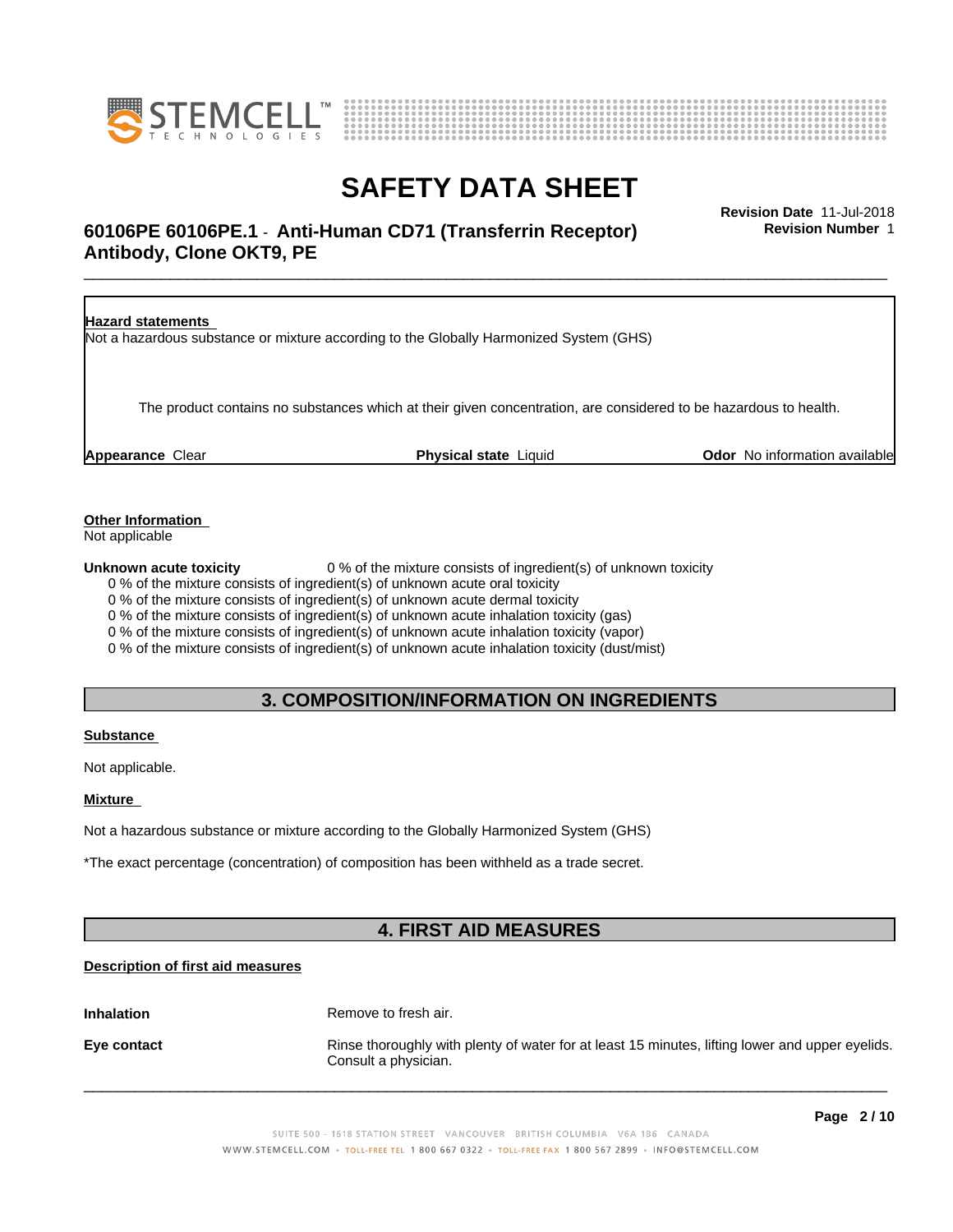



# \_\_\_\_\_\_\_\_\_\_\_\_\_\_\_\_\_\_\_\_\_\_\_\_\_\_\_\_\_\_\_\_\_\_\_\_\_\_\_\_\_\_\_\_\_\_\_\_\_\_\_\_\_\_\_\_\_\_\_\_\_\_\_\_\_\_\_\_\_\_\_\_\_\_\_\_\_\_\_\_\_\_\_\_\_\_\_\_\_\_\_\_\_ **Revision Date** 11-Jul-2018 **60106PE 60106PE.1** - **Anti-Human CD71 (Transferrin Receptor) Antibody, Clone OKT9, PE**

**Skin contact** Wash skin with soap and water. **Ingestion Ingestion Clean mouth with water and drink afterwards plenty of water. Most important symptoms and effects, both acute and delayed Symptoms** No information available. **Indication of any immediate medical attention and special treatment needed Note to physicians** Treat symptomatically.

# **5. FIRE-FIGHTING MEASURES**

| <b>Suitable Extinguishing Media</b>                                                                              | Use extinguishing measures that are appropriate to local circumstances and the<br>surrounding environment.                            |
|------------------------------------------------------------------------------------------------------------------|---------------------------------------------------------------------------------------------------------------------------------------|
| Unsuitable extinguishing media                                                                                   | CAUTION: Use of water spray when fighting fire may be inefficient.                                                                    |
| Specific hazards arising from the<br>chemical                                                                    | No information available.                                                                                                             |
| <b>Explosion data</b><br><b>Sensitivity to Mechanical Impact None.</b><br><b>Sensitivity to Static Discharge</b> | None.                                                                                                                                 |
| Special protective equipment for<br>fire-fighters                                                                | Firefighters should wear self-contained breathing apparatus and full firefighting turnout<br>gear. Use personal protection equipment. |

# **6. ACCIDENTAL RELEASE MEASURES**

## **Personal precautions, protective equipment and emergency procedures**

**Personal precautions** Ensure adequate ventilation.

## **Environmental precautions**

**Environmental precautions** See Section 12 for additional Ecological Information.

## **Methods and material for containment and cleaning up**

 $\overline{\phantom{a}}$  ,  $\overline{\phantom{a}}$  ,  $\overline{\phantom{a}}$  ,  $\overline{\phantom{a}}$  ,  $\overline{\phantom{a}}$  ,  $\overline{\phantom{a}}$  ,  $\overline{\phantom{a}}$  ,  $\overline{\phantom{a}}$  ,  $\overline{\phantom{a}}$  ,  $\overline{\phantom{a}}$  ,  $\overline{\phantom{a}}$  ,  $\overline{\phantom{a}}$  ,  $\overline{\phantom{a}}$  ,  $\overline{\phantom{a}}$  ,  $\overline{\phantom{a}}$  ,  $\overline{\phantom{a}}$ 

**Revision Number** 1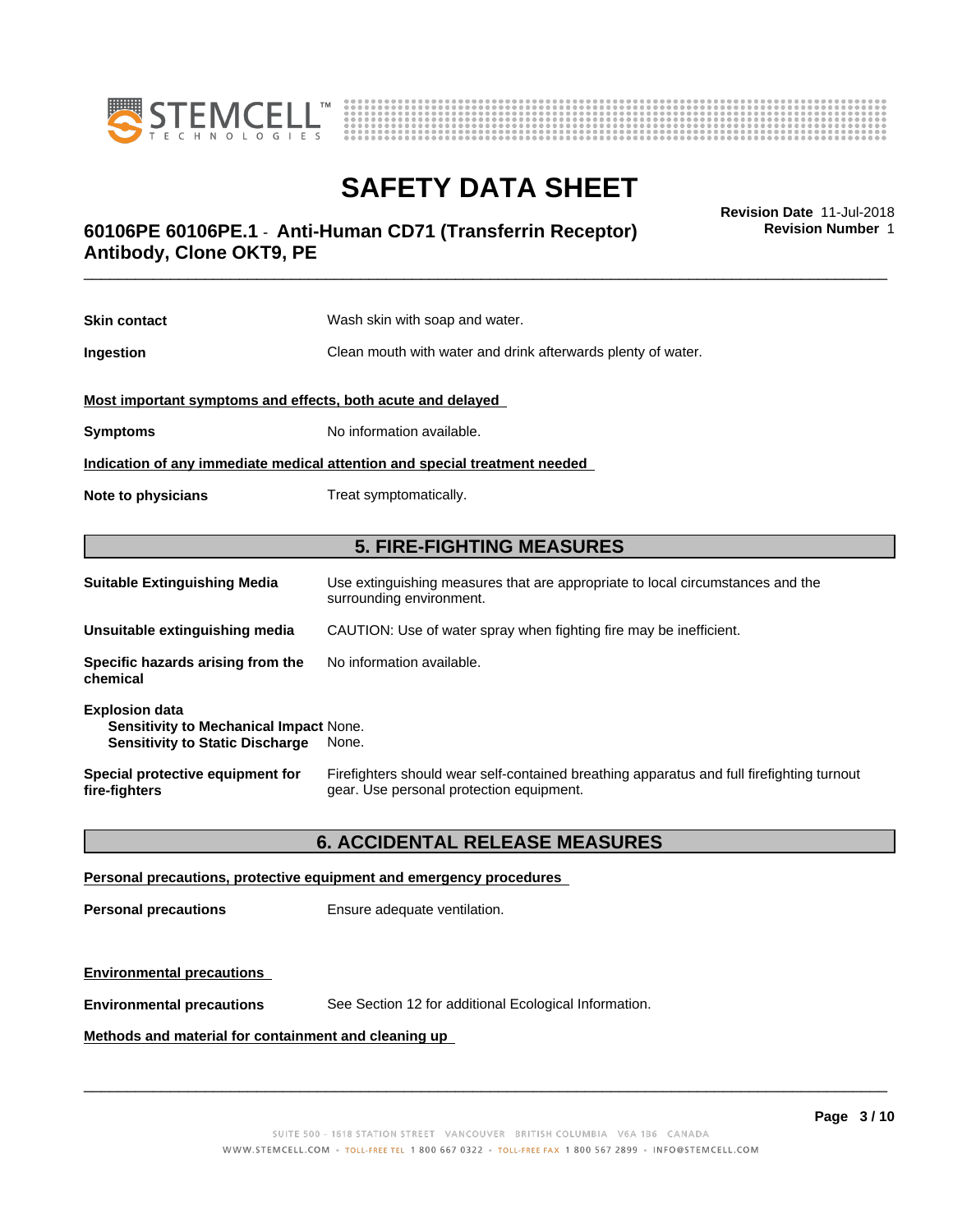



**Revision Number** 1

# \_\_\_\_\_\_\_\_\_\_\_\_\_\_\_\_\_\_\_\_\_\_\_\_\_\_\_\_\_\_\_\_\_\_\_\_\_\_\_\_\_\_\_\_\_\_\_\_\_\_\_\_\_\_\_\_\_\_\_\_\_\_\_\_\_\_\_\_\_\_\_\_\_\_\_\_\_\_\_\_\_\_\_\_\_\_\_\_\_\_\_\_\_ **Revision Date** 11-Jul-2018 **60106PE 60106PE.1** - **Anti-Human CD71 (Transferrin Receptor) Antibody, Clone OKT9, PE**

| <b>Methods for containment</b>         | Prevent further leakage or spillage if safe to do so.                                |
|----------------------------------------|--------------------------------------------------------------------------------------|
| Methods for cleaning up                | Pick up and transfer to properly labeled containers.                                 |
| <b>Prevention of secondary hazards</b> | Clean contaminated objects and areas thoroughly observing environmental regulations. |

# **7. HANDLING AND STORAGE**

## **Precautions for safe handling**

**Advice on safe handling** Handle in accordance with good industrial hygiene and safety practice.

### **Conditions for safe storage, including any incompatibilities**

**Storage Conditions** Keep containers tightly closed in a dry, cool and well-ventilated place.

# **8. EXPOSURE CONTROLS/PERSONAL PROTECTION**

| <b>Control parameters</b>               |                                                                                                                                                                             |
|-----------------------------------------|-----------------------------------------------------------------------------------------------------------------------------------------------------------------------------|
| <b>Exposure Limits</b>                  | This product, as supplied, does not contain any hazardous materials with occupational<br>exposure limits established by the region specific regulatory bodies.              |
| <b>Appropriate engineering controls</b> |                                                                                                                                                                             |
| <b>Engineering controls</b>             | Showers<br>Eyewash stations<br>Ventilation systems.                                                                                                                         |
|                                         | Individual protection measures, such as personal protective equipment                                                                                                       |
| Eye/face protection                     | No special protective equipment required.                                                                                                                                   |
| Skin and body protection                | No special protective equipment required.                                                                                                                                   |
|                                         |                                                                                                                                                                             |
| <b>Respiratory protection</b>           | No protective equipment is needed under normal use conditions. If exposure limits are<br>exceeded or irritation is experienced, ventilation and evacuation may be required. |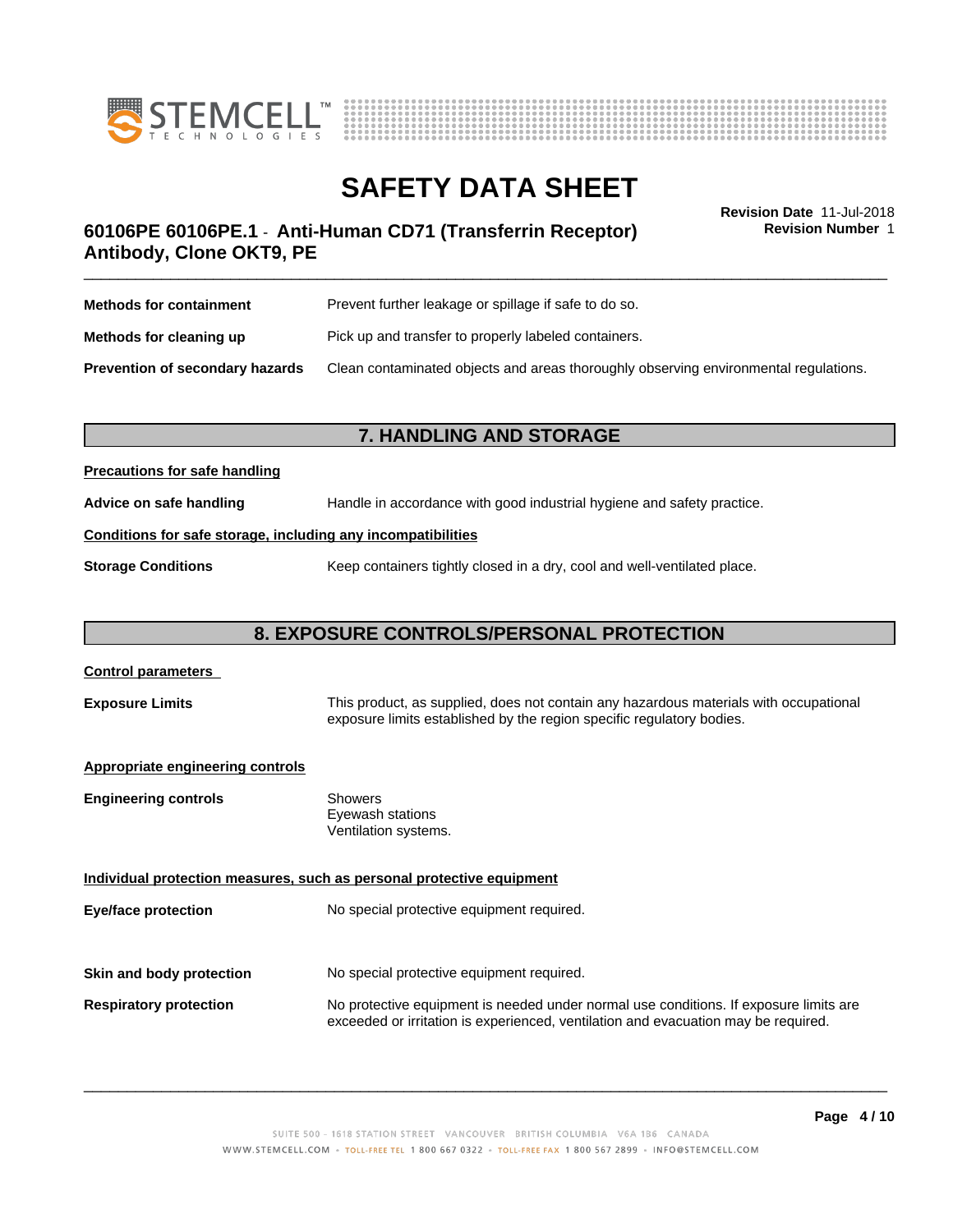



# \_\_\_\_\_\_\_\_\_\_\_\_\_\_\_\_\_\_\_\_\_\_\_\_\_\_\_\_\_\_\_\_\_\_\_\_\_\_\_\_\_\_\_\_\_\_\_\_\_\_\_\_\_\_\_\_\_\_\_\_\_\_\_\_\_\_\_\_\_\_\_\_\_\_\_\_\_\_\_\_\_\_\_\_\_\_\_\_\_\_\_\_\_ **Revision Date** 11-Jul-2018 **60106PE 60106PE.1** - **Anti-Human CD71 (Transferrin Receptor) Antibody, Clone OKT9, PE**

**General hygiene considerations** Handle in accordance with good industrial hygiene and safety practice.

# **9. PHYSICAL AND CHEMICAL PROPERTIES**

### **Information on basic physical and chemical properties Physical state** Liquid Appearance **Clear Color** No information available

**Explosive properties**<br> **Oxidizing properties**<br>
No information available **Oxidizing properties Property Remarks •Method Property Remarks •Method pH** No data available None known<br> **Melting point / freezing point** No data available None known **Melting point / freezing point** No data available None known<br> **Boiling point / boiling range** No data available None known **Boiling point / boiling range Flash point No data available None known Evaporation rate Cone Cone Access Mode to Access 10 and 7 and 7 and 7 and 7 and 7 and 7 and 7 and 7 and 7 and 7 and 7 and 7 and 7 and 7 and 7 and 7 and 7 and 7 and 7 and 7 and 7 and 7 and 7 and 7 and 7 and 7 and 7 and 7 Flammability (solid, gas)** No data available None known **Flammability Limit in Air Air 1988 1999 <b>1999 1999 <b>1999 1999 1999 1999 1999 1999 1999 1999 1999 1999 1999 1999 1999 1999 1999 1999 1999 1999 1999 1999 1999 1999 1999 Upper flammability limit:** No data available **Lower flammability limit:** No data available **Vapor pressure No data available None known Vapor density No data available and the Shown Relative density and the None known Relative density and None known Relative density No data available and the Shown None known**<br> **Water solubility No data available None known None known Water solubility Solubility in other solvents** No data available **None known**<br> **Partition coefficient** No data available None known<br>
None known **Partition coefficient**<br> **Autoignition temperature**<br>
No data available None None known<br>
None known **Autoignition temperature** Mo data available Mone known<br> **Decomposition temperature** No data available None known **Decomposition temperature** No data available<br> **Kinematic viscosity** No data available **Kinematic viscosity No data available None known**<br> **Notata available None known**<br>
Notata available **None known Dynamic viscosity No data available None known** 

**Other Information VOC** Content (%)

**Odor** No information available **Odor threshold** No information available

**Softening point** No information available **Molecular weight** No information available **Molecular formula No information available**<br>**VOC Content (%)** No information available **Liquid Density** No information available **Bulk density** No information available

# **10. STABILITY AND REACTIVITY**

**Reactivity No information available.** 

 $\overline{\phantom{a}}$  ,  $\overline{\phantom{a}}$  ,  $\overline{\phantom{a}}$  ,  $\overline{\phantom{a}}$  ,  $\overline{\phantom{a}}$  ,  $\overline{\phantom{a}}$  ,  $\overline{\phantom{a}}$  ,  $\overline{\phantom{a}}$  ,  $\overline{\phantom{a}}$  ,  $\overline{\phantom{a}}$  ,  $\overline{\phantom{a}}$  ,  $\overline{\phantom{a}}$  ,  $\overline{\phantom{a}}$  ,  $\overline{\phantom{a}}$  ,  $\overline{\phantom{a}}$  ,  $\overline{\phantom{a}}$ 

**Revision Number** 1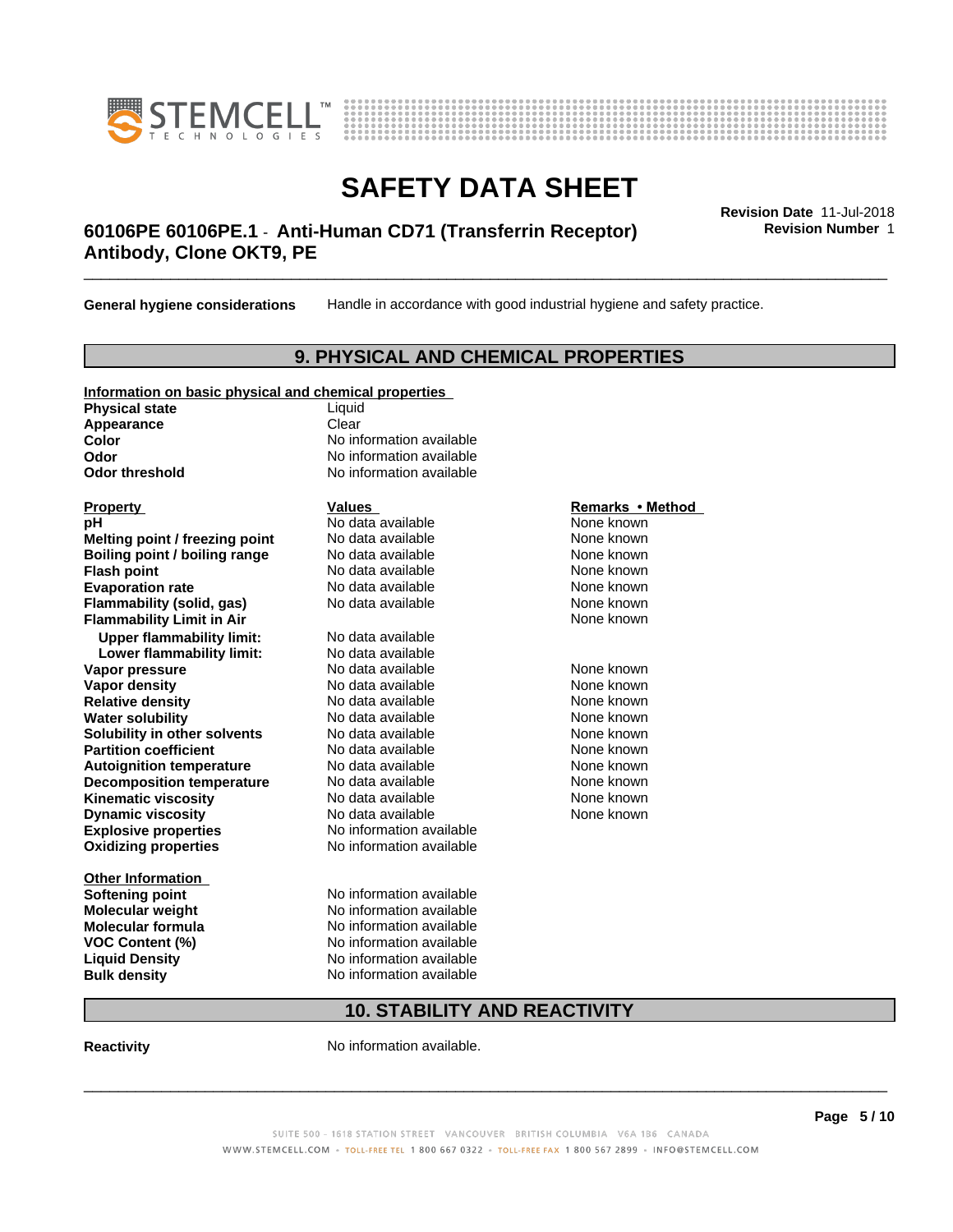



# \_\_\_\_\_\_\_\_\_\_\_\_\_\_\_\_\_\_\_\_\_\_\_\_\_\_\_\_\_\_\_\_\_\_\_\_\_\_\_\_\_\_\_\_\_\_\_\_\_\_\_\_\_\_\_\_\_\_\_\_\_\_\_\_\_\_\_\_\_\_\_\_\_\_\_\_\_\_\_\_\_\_\_\_\_\_\_\_\_\_\_\_\_ **Revision Date** 11-Jul-2018 **60106PE 60106PE.1** - **Anti-Human CD71 (Transferrin Receptor) Antibody, Clone OKT9, PE**

**Revision Number** 1

| <b>Chemical stability</b>                                               | Stable under normal conditions.           |
|-------------------------------------------------------------------------|-------------------------------------------|
| <b>Possibility of hazardous reactions</b> None under normal processing. |                                           |
| <b>Conditions to avoid</b>                                              | None known based on information supplied. |
| Incompatible materials                                                  | None known based on information supplied. |
|                                                                         |                                           |

**Hazardous decomposition products** None known based on information supplied.

# **11. TOXICOLOGICAL INFORMATION**

### **Information on likely routes of exposure**

### **Product Information**

| <b>Inhalation</b>   | Specific test data for the substance or mixture is not available.            |
|---------------------|------------------------------------------------------------------------------|
| Eye contact         | Specific test data for the substance or mixture is not available.            |
| <b>Skin contact</b> | Specific test data for the substance or mixture is not available.            |
| Ingestion           | Specific test data for the substance or mixture is not available.            |
|                     | Symptoms related to the physical, chemical and toxicological characteristics |
|                     |                                                                              |

**Symptoms** No information available.

### **Numerical measures of toxicity**

### **Acute toxicity**

### **The following values are calculated based on chapter 3.1 of the GHS document** .

### **Unknown acute toxicity** 0 % of the mixture consists of ingredient(s) of unknown toxicity

0 % of the mixture consists of ingredient(s) of unknown acute oral toxicity

0 % of the mixture consists of ingredient(s) of unknown acute dermal toxicity

0 % of the mixture consists of ingredient(s) of unknown acute inhalation toxicity (gas)

0 % of the mixture consists of ingredient(s) of unknown acute inhalation toxicity (vapor)

0 % of the mixture consists of ingredient(s) of unknown acute inhalation toxicity (dust/mist)

## **Delayed and immediate effects as well as chronic effects from short and long-term exposure**

**Skin corrosion/irritation** No information available.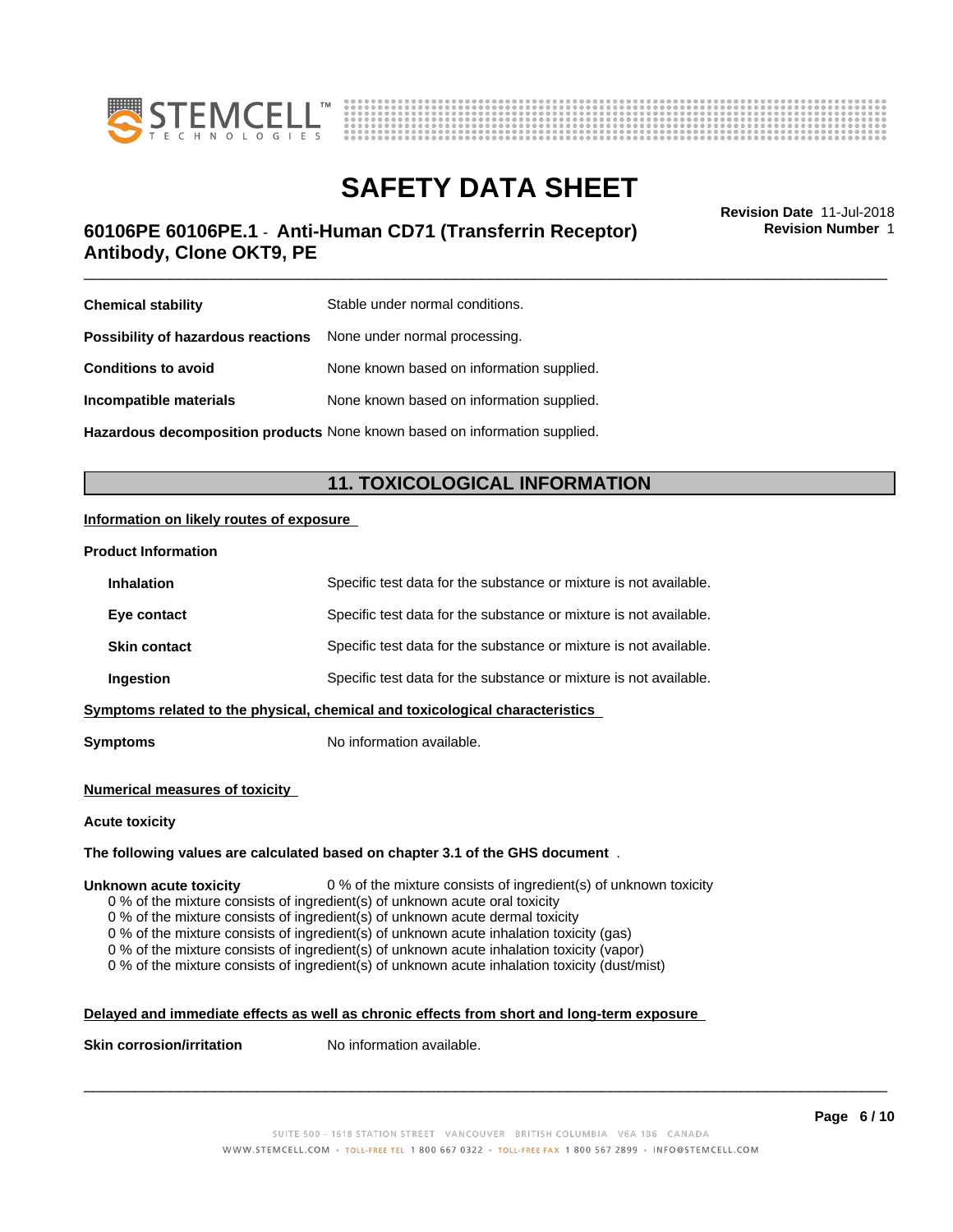



# \_\_\_\_\_\_\_\_\_\_\_\_\_\_\_\_\_\_\_\_\_\_\_\_\_\_\_\_\_\_\_\_\_\_\_\_\_\_\_\_\_\_\_\_\_\_\_\_\_\_\_\_\_\_\_\_\_\_\_\_\_\_\_\_\_\_\_\_\_\_\_\_\_\_\_\_\_\_\_\_\_\_\_\_\_\_\_\_\_\_\_\_\_ **Revision Date** 11-Jul-2018 **60106PE 60106PE.1** - **Anti-Human CD71 (Transferrin Receptor) Antibody, Clone OKT9, PE**

| Serious eye damage/eye irritation | No information available. |
|-----------------------------------|---------------------------|
| Respiratory or skin sensitization | No information available. |
| Germ cell mutagenicity            | No information available. |
| Carcinogenicity                   | No information available. |
| <b>Reproductive toxicity</b>      | No information available. |
| <b>STOT - single exposure</b>     | No information available. |
| <b>STOT - repeated exposure</b>   | No information available. |
| <b>Aspiration hazard</b>          | No information available. |

# **12. ECOLOGICAL INFORMATION**

| <b>Ecotoxicity</b>            | ٠                                  |
|-------------------------------|------------------------------------|
| Persistence and degradability | No information available.          |
| <b>Bioaccumulation</b>        | There is no data for this product. |
| Other adverse effects         | No information available.          |

# **13. DISPOSAL CONSIDERATIONS**

| Waste treatment methods                |                                                                                                                    |
|----------------------------------------|--------------------------------------------------------------------------------------------------------------------|
| Waste from residues/unused<br>products | Dispose of in accordance with local regulations. Dispose of waste in accordance with<br>environmental legislation. |
| Contaminated packaging                 | Do not reuse empty containers.                                                                                     |
| <b>US EPA Waste Number</b>             | P <sub>105</sub>                                                                                                   |

# **14. TRANSPORT INFORMATION**

 $\overline{\phantom{a}}$  ,  $\overline{\phantom{a}}$  ,  $\overline{\phantom{a}}$  ,  $\overline{\phantom{a}}$  ,  $\overline{\phantom{a}}$  ,  $\overline{\phantom{a}}$  ,  $\overline{\phantom{a}}$  ,  $\overline{\phantom{a}}$  ,  $\overline{\phantom{a}}$  ,  $\overline{\phantom{a}}$  ,  $\overline{\phantom{a}}$  ,  $\overline{\phantom{a}}$  ,  $\overline{\phantom{a}}$  ,  $\overline{\phantom{a}}$  ,  $\overline{\phantom{a}}$  ,  $\overline{\phantom{a}}$ 

## **Page 7 / 10**

**Revision Number** 1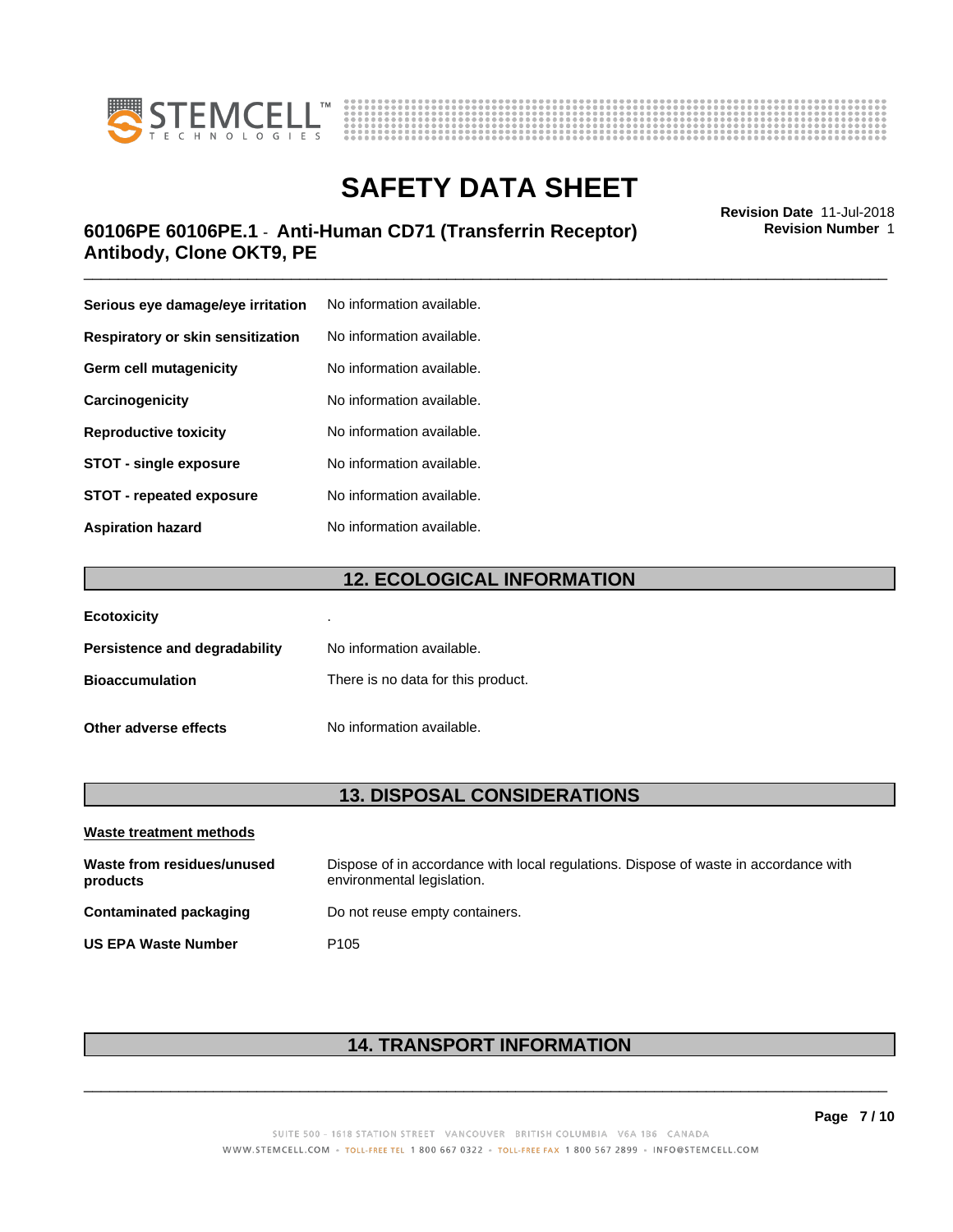



# \_\_\_\_\_\_\_\_\_\_\_\_\_\_\_\_\_\_\_\_\_\_\_\_\_\_\_\_\_\_\_\_\_\_\_\_\_\_\_\_\_\_\_\_\_\_\_\_\_\_\_\_\_\_\_\_\_\_\_\_\_\_\_\_\_\_\_\_\_\_\_\_\_\_\_\_\_\_\_\_\_\_\_\_\_\_\_\_\_\_\_\_\_ **Revision Date** 11-Jul-2018 **60106PE 60106PE.1** - **Anti-Human CD71 (Transferrin Receptor) Antibody, Clone OKT9, PE**

**DOT** Not regulated **TDG** Not regulated **MEX** Not regulated **ICAO** (air) Not regulated **IATA** Not regulated **IMDG** Not regulated **RID** Not regulated **ADR** Not regulated **ADN** Not regulated

# **15. REGULATORY INFORMATION**

| International Inventories |                 |
|---------------------------|-----------------|
| TSCA                      | Complies        |
| <b>DSL/NDSL</b>           | Complies        |
| <b>EINECS/ELINCS</b>      | Complies        |
| ENCS                      | Does not comply |
| <b>IECSC</b>              | Complies        |
| KECL                      | Complies        |
| <b>PICCS</b>              | Complies        |
| AICS                      | Complies        |
|                           |                 |

 **Legend:**

 **TSCA** - United States Toxic Substances Control Act Section 8(b) Inventory

 **DSL/NDSL** - Canadian Domestic Substances List/Non-Domestic Substances List

 **EINECS/ELINCS** - European Inventory of Existing Chemical Substances/European List of Notified Chemical Substances

 **ENCS** - Japan Existing and New Chemical Substances

 **IECSC** - China Inventory of Existing Chemical Substances

 **KECL** - Korean Existing and Evaluated Chemical Substances

 **PICCS** - Philippines Inventory of Chemicals and Chemical Substances

 **AICS** - Australian Inventory of Chemical Substances

## **US Federal Regulations**

### **SARA 313**

Section 313 of Title III of the Superfund Amendments and Reauthorization Act of 1986 (SARA). This product does not contain any chemicals which are subject to the reporting requirements of the Act and Title 40 of the Code of Federal Regulations, Part 372.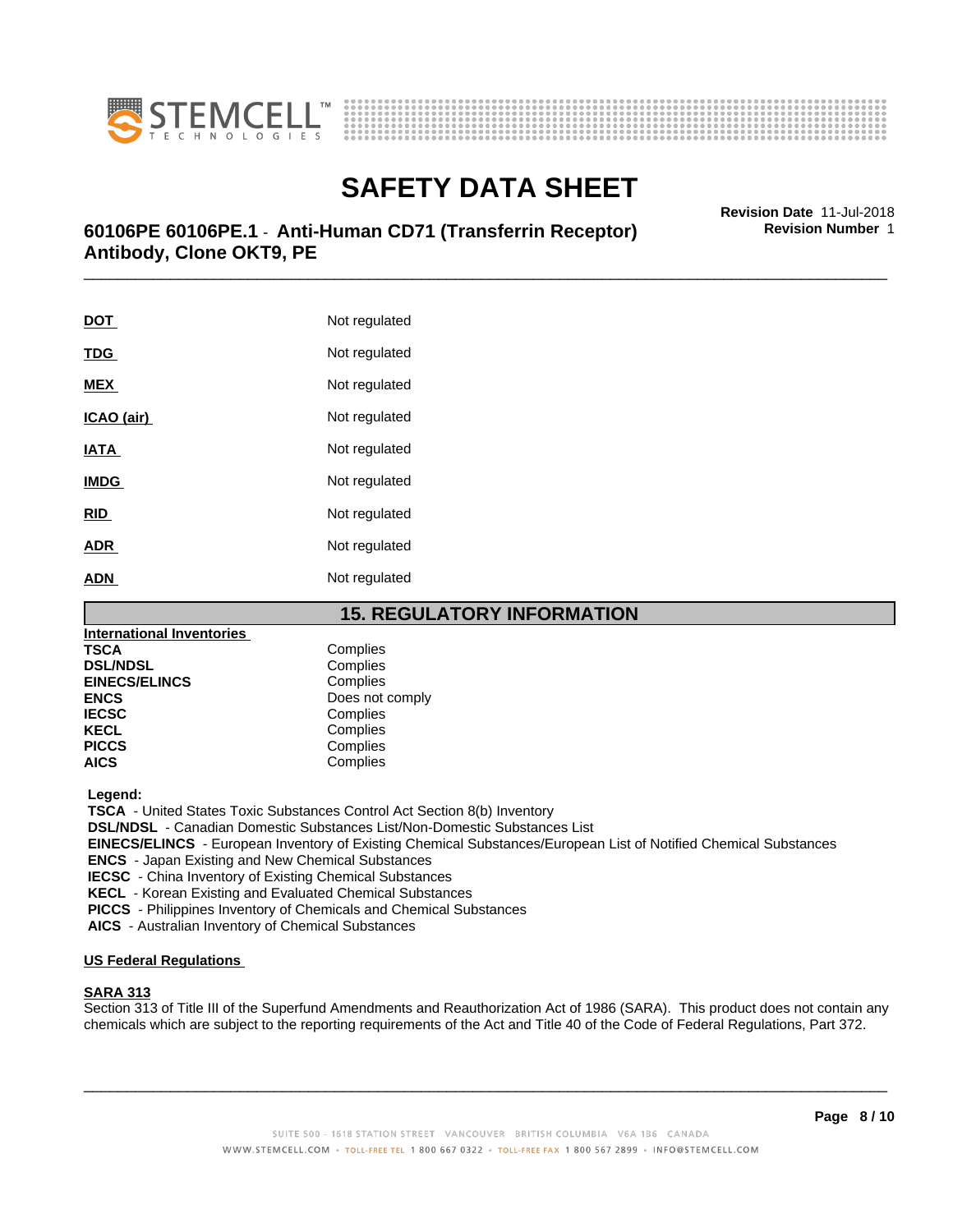



# **SAFETY DATA SHEET**<br>Revision Date 11-Jul-2018

\_\_\_\_\_\_\_\_\_\_\_\_\_\_\_\_\_\_\_\_\_\_\_\_\_\_\_\_\_\_\_\_\_\_\_\_\_\_\_\_\_\_\_\_\_\_\_\_\_\_\_\_\_\_\_\_\_\_\_\_\_\_\_\_\_\_\_\_\_\_\_\_\_\_\_\_\_\_\_\_\_\_\_\_\_\_\_\_\_\_\_\_\_ **Revision Date** 11-Jul-2018 **60106PE 60106PE.1** - **Anti-Human CD71 (Transferrin Receptor) Antibody, Clone OKT9, PE**

**Revision Number** 1

| SARA 311/312 Hazard Categories    |    |  |
|-----------------------------------|----|--|
| Acute health hazard               | N٥ |  |
| <b>Chronic Health Hazard</b>      | No |  |
| Fire hazard                       | No |  |
| Sudden release of pressure hazard | No |  |
| <b>Reactive Hazard</b>            | N٥ |  |

### **CWA (Clean WaterAct)**

This product does not contain any substances regulated as pollutants pursuant to the Clean Water Act (40 CFR 122.21 and 40 CFR 122.42).

### **CERCLA**

This material, as supplied, does not contain any substances regulated as hazardous substances under the Comprehensive Environmental Response Compensation and Liability Act (CERCLA) (40 CFR 302) or the Superfund Amendments and Reauthorization Act (SARA) (40 CFR 355). There may be specific reporting requirements at the local, regional, or state level pertaining to releases of this material.

## **US State Regulations**

### **California Proposition 65**

This product does not contain any Proposition 65 chemicals.

### **U.S. State Right-to-Know Regulations**

### **US State Regulations**

| Chemical name                         | New Jersey | <b>Massachusetts</b> | Pennsylvania |
|---------------------------------------|------------|----------------------|--------------|
| Water<br>7732-18-5                    |            |                      |              |
| Sodium Phosphate Dibasic<br>7558-79-4 |            |                      |              |
| Sodium Azide<br>26628-22-8            |            |                      |              |

### **U.S. EPA Label Information**

**EPA Pesticide Registration Number** Not applicable

# **16. OTHER INFORMATION, INCLUDING DATE OF PREPARATION OF THE LAST REVISION**

**Prepared By, State Control. STEMCELL Technologies Canada Inc.**